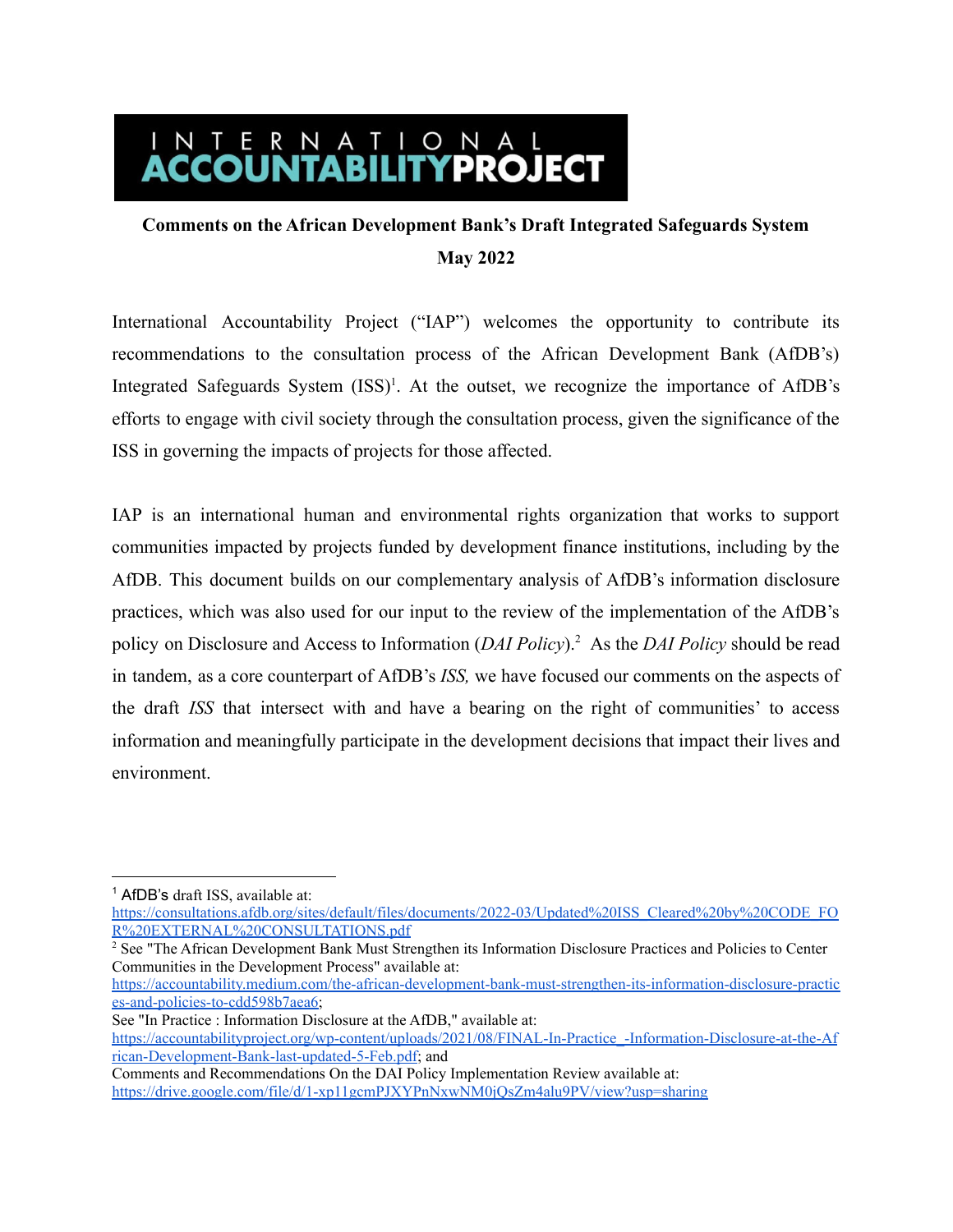Our recommendations draw on our past engagement in policy reforms at a number of international financial institutions<sup>3</sup> in relation to advancing communities' rights to access information, as well as our experience supporting communities and civil society groups in monitoring and accessing information on development projects through the *Early Warning System* initiative,<sup>4</sup> and supporting community workshops aimed at increasing access to information.

As such, we have limited the scope of these recommendations to the *E&S Operational Safeguard 10 (Stakeholder Engagement and Information Disclosure)* and how substantial gaps in AfDB's information disclosure practice may effectively hamper the ability of the AfDB to ensure meaningful stakeholder engagement, in particular for communities affected by AfDB projects and financing.<sup>5</sup>

### *The ISS Should Adopt the Community-Led Development Approach: Sustainable Development is Community-Led Development.*

The AfDB has stated that one of the specific objectives of this review is to *"ensure harmonization with the policies of peer institutions with which the Bank co-finances operations in Africa, for better efficiency and mutual benefits"*. <sup>6</sup> However, the AfDB can also use this opportunity to take one step further in ensuring sustainable development and lead the process of development financing by adopting the community-led development approach. The draft *Policy* expresses AfDB's commitment to sustainable development as follows:

*"The Bank acknowledges, in its quest to meet its primary objective of assisting African countries to attain economic development and social progress, that the right to effective*

<sup>4</sup> The *Early Warning System*, available at: <https://ews.rightsindevelopment.org/>. <sup>3</sup> By way of background, IAP and our partners have monitored the online disclosure practices of several development finance institutions through the *Early Warning System*, to better understand what project information is being disclosed, when it is being shared, and ultimately, how accessible the information is for communities. Here These are the past analyses: Dutch [Development](https://accountabilityproject.org/wp-content/uploads/2021/01/Dec-18-Submission-to-FMO-Information-Disclosure.pdf) Bank, European Bank for [Reconstruction](https://medium.com/@accountability/will-the-ebrd-make-a-better-offer-on-public-information-disclosure-and-engagement-97c4c7169a5c) and Development, [IDB](https://medium.com/@accountability/in-practice-information-disclosure-at-idb-invest-a5a5406b2a5e) [Invest,](https://medium.com/@accountability/in-practice-information-disclosure-at-idb-invest-a5a5406b2a5e) New [Development](https://accountability.medium.com/closed-unapproachable-and-opaque-how-the-new-development-bank-drafted-its-access-to-1561343a20bd) Bank, and the United States International [Development](https://accountabilityproject.org/wp-content/uploads/2020/04/In-Practice_-Information-Disclosure-at-DFC-1.pdf) Finance Corporation.

<sup>&</sup>lt;sup>5</sup> Beyond the scope of this submission, several of the signatories to this letter have endorsed the joint submission for this second round of consultation led by Accountability Counsel.

<sup>6</sup> See the AfDB's Public Announcement: African Development Bank's Integrated Safeguards System Update, available:[https://www.afdb.org/en/news-and-events/public-announcement-african-development-banks-inte](https://www.afdb.org/en/news-and-events/public-announcement-african-development-banks-integrated-safeguards-system-update-48171) [grated-safeguards-system-update-48171](https://www.afdb.org/en/news-and-events/public-announcement-african-development-banks-integrated-safeguards-system-update-48171)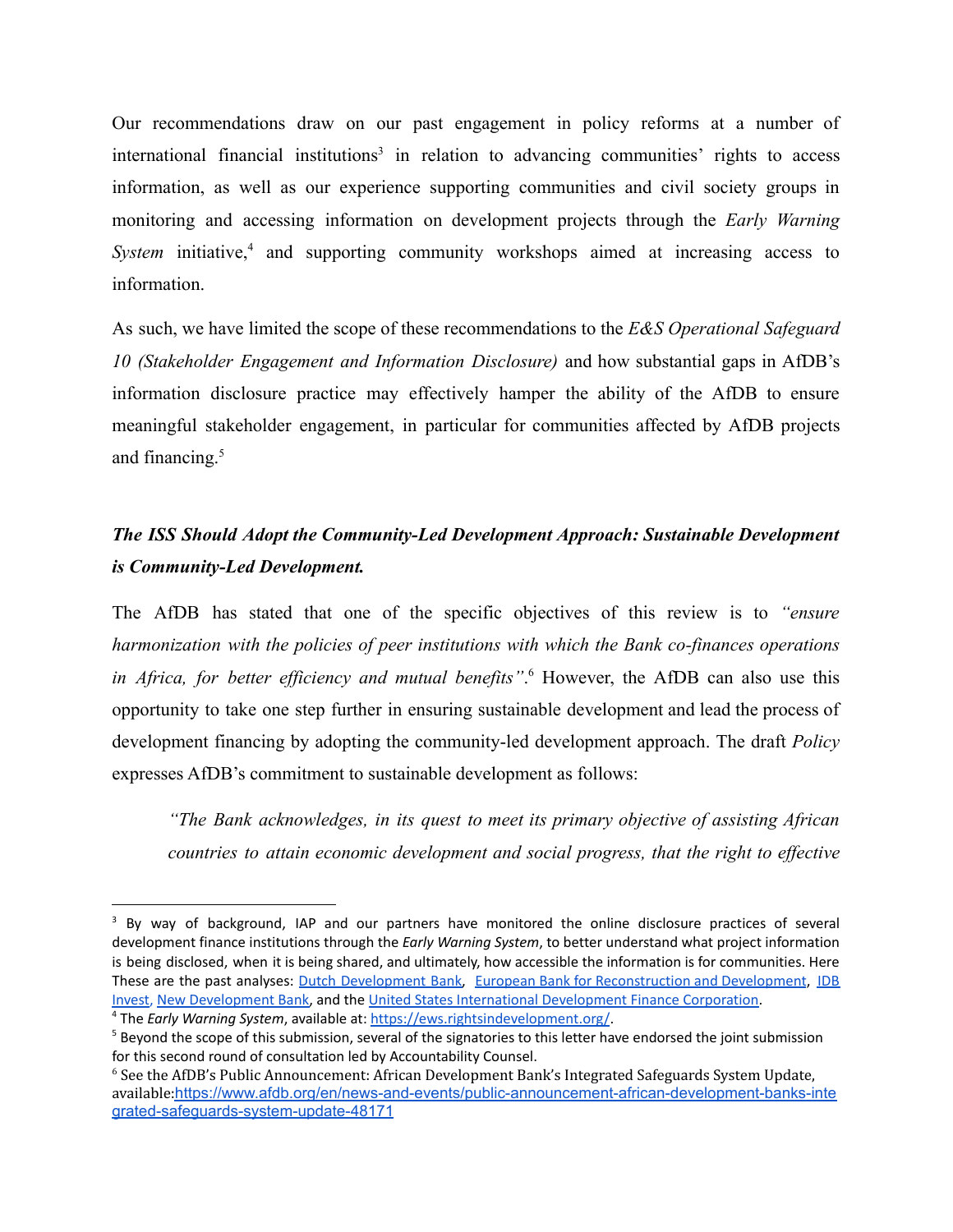*participation in decision making is essential for the development of inclusive and just societies."*<sup>7</sup>

Additionally, the draft *ISS* states:

*The Bank believes that the application of these safeguards, by focusing on the identification and management of environmental and social risks and impacts, will support Borrowers' goal of protecting communities and the environment from unintentional harm, as well as in achieving their goal to reduce poverty and increase prosperity, in a sustainable manner, for the benefit of the environment and communities.<sup>8</sup>*

As a public institution committed to "sustainable development", the purpose of the *ISS* should reflect that truly sustainable development is indispensably people-centered. Regrettably, the language used to describe the purpose of this *ISS* is vague and does not reflect AfDB's responsibility to ensure the full and meaningful implementation of the *ISS*'s provisions, in addition to the *Operational Safeguards*, by its clients.

The experiences of IAP and our partners have demonstrated that communities possess legitimacy and local expertise that can better the design of potential projects, anticipating and mitigating adverse impacts, and ensuring projects achieve positive impacts that align with the communities' own development priorities.<sup>9</sup> Open, transparent, inclusive engagement between the client and stakeholders, particularly affected communities, is a key element to enhance the environmental and social sustainability of investments.

If the draft *ISS* is adopted in its current framing, which considers sustainable development as simply part of an approach for risk management and its development mandate, AfDB will have missed a key opportunity to be a leader in development finance and promote projects that are oriented towards and designed around the priorities of its purported beneficiaries - communities.

<sup>7</sup> AfDB, "Draft Integrated Safeguard System" p.128.

<sup>8</sup>AfDB, "Draft Integrated Safeguard System" p.7.

<sup>9</sup> See International Accountability Project, "Back to Development: A call for what development could be" 2015, available: at:

[https://accountabilityproject.org/wp-content/uploads/2017/09/IAP-Back-to-Development-Report.pdf.](https://accountabilityproject.org/wp-content/uploads/2017/09/IAP-Back-to-Development-Report.pdf)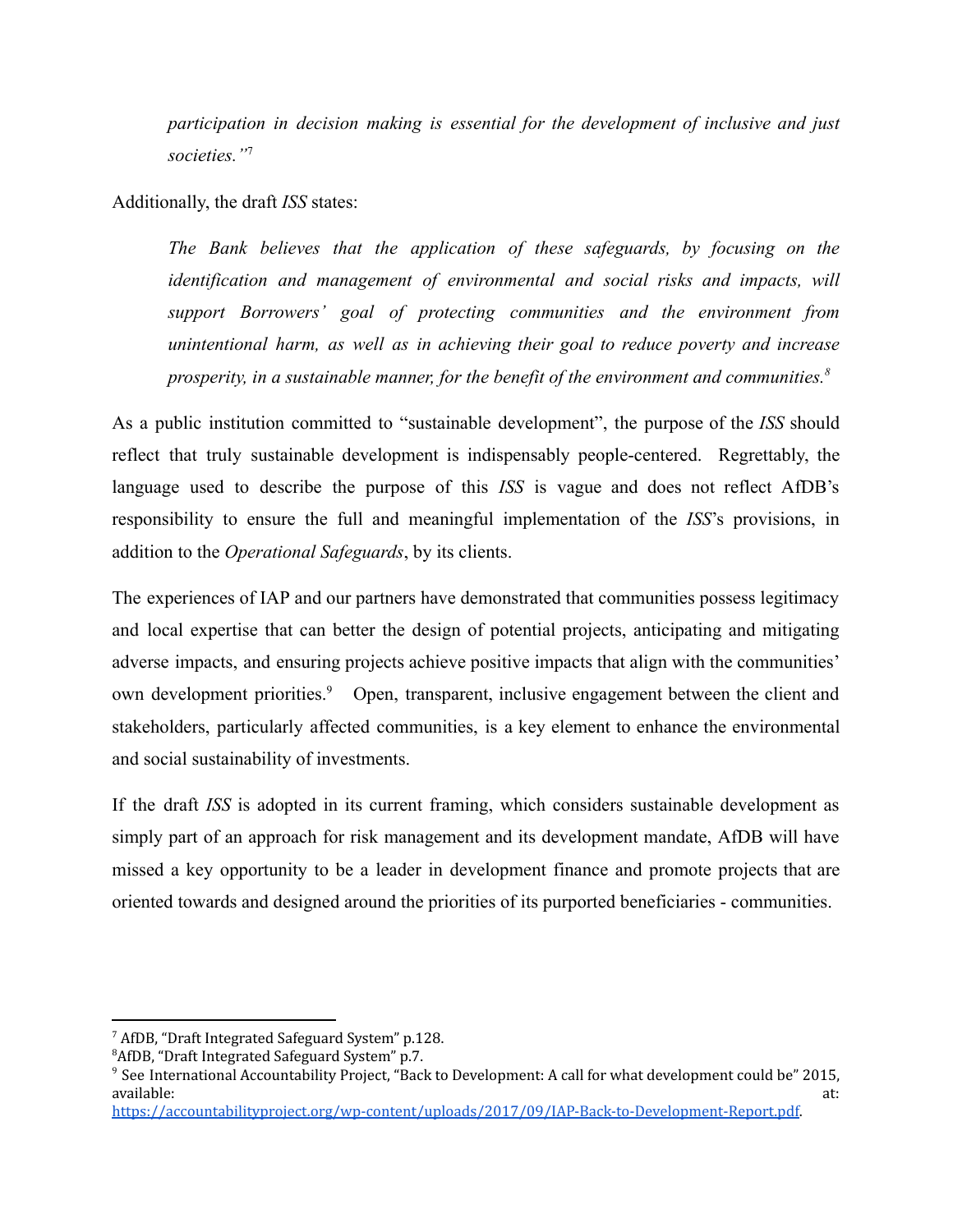*"The updated Integrated Safeguards System (ISS) comprises: The African Development Bank Group's Vision for Sustainable Development, which sets out the Bank Group's approach and aspirations regarding environmental and social sustainability."<sup>10</sup>*

IAP recommends that the language in the above quote and throughout the *ISS* be substantively revised to frame creating "positive benefits in the communities where the business operates" not as an optional byproduct of seeking to avoid, minimize and manage environmental and social risks, but as the fundamental motive and goal of development.

By reorienting the *ISS* to centrally focus on communities not only as stakeholders, but as the primary beneficiaries of development, AfDB could play a crucial role in opening up and safeguarding the space for communities to be active participants in sharing their vision of development, while also learning lessons from -- and hopefully avoiding replication of -- AfDB projects which have proven disastrous to communities and the environment.<sup>11</sup>

### *The ISS Should Recognize Access To Information As A Right: the Right to Information is a Precondition to Sustainable and Equitable Development*

The *ISS* recognizes the right to community participation in project processes as follows;

*"The Bank acknowledges… that the right to effective participation in decision-making is essential for the development of inclusive and just societies" but does not recognize the right to access information."<sup>12</sup>*

However, the *ISS* does not recognize the affected communities' access to information as a right. It is important that the *ISS* recognizes access to information for all, especially communities impacted by the Bank's projects, as a right.

<sup>10</sup> AfDB, "Draft Integrated Safeguard System" p.7.

<sup>&</sup>lt;sup>11</sup> See for instance "After attacks, a community in Uganda unites to fight for their land" at [https://accountability.medium.com/after-attacks-a-community-in-uganda-unites-to-fight-for-their-land-78fc2794431](https://accountability.medium.com/after-attacks-a-community-in-uganda-unites-to-fight-for-their-land-78fc27944315) [5](https://accountability.medium.com/after-attacks-a-community-in-uganda-unites-to-fight-for-their-land-78fc27944315)

<sup>&</sup>lt;sup>12</sup> AfDB, "Draft Integrated Safeguard System." p.128.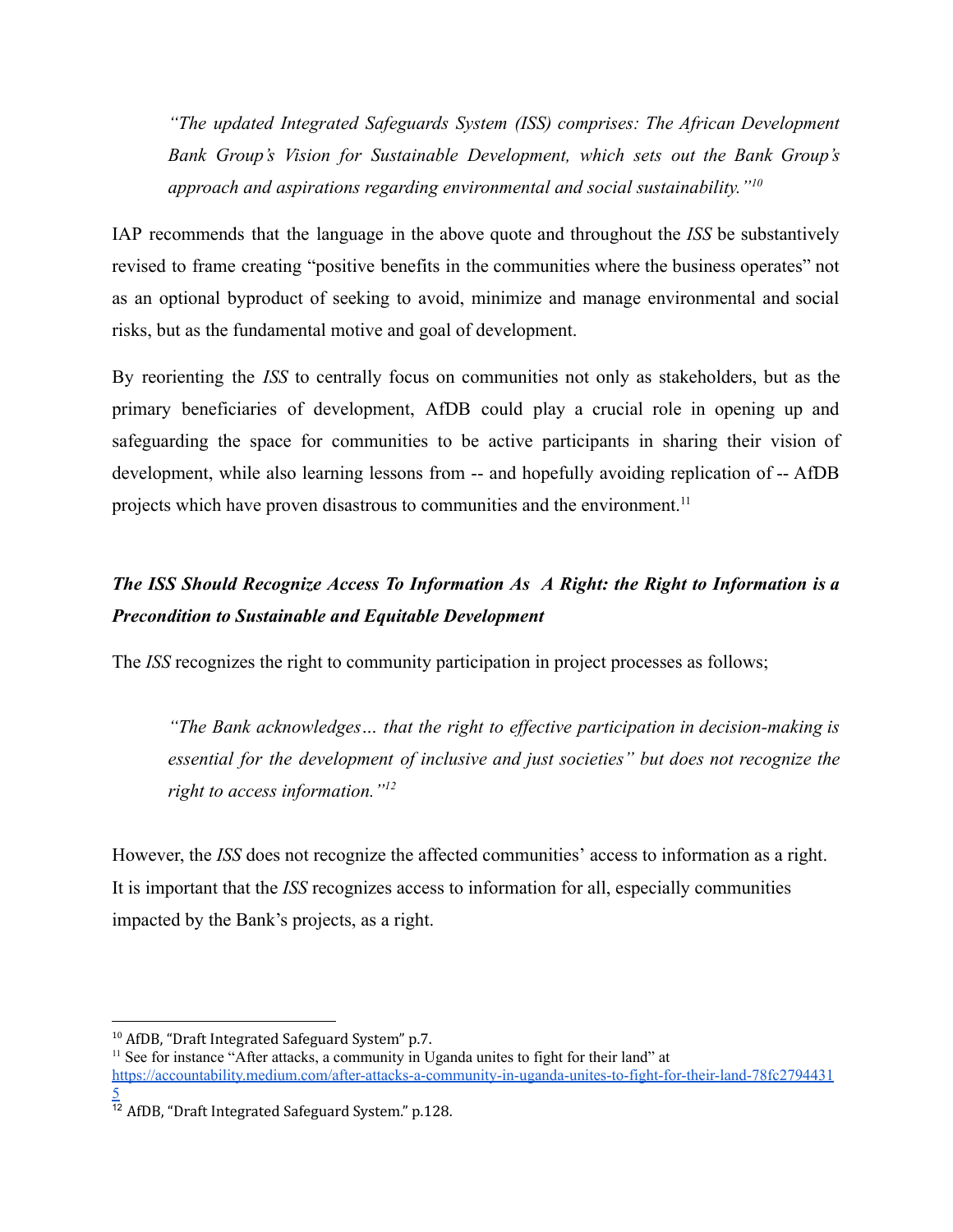Communities' right to seek, receive, and impart information must serve as the foundation for AfDB's framework of accountability. Recognized by [Article 19](https://www.un.org/en/universal-declaration-human-rights/) of the Universal Declaration of Human Rights, which guarantees the right of all "to seek, receive, and impart information and ideas through any media,"<sup>13</sup> access to information is essential for truly sustainable development. In practice, the right to information ensures that communities are equipped with the necessary information to substantively engage and participate in the development processes that will ultimately affect their lives and environment.

The findings of IAP's analysis of the AfDB's information disclosure practices indicate that the AfDB's disclosure practices shows that the institution has some strong disclosure practices. Despite the positive disclosure practices, the overall quality of information disclosed remains inadequate. AfDB's disclosure practices fall considerably short of fulfilling communities' right to information, thereby erecting substantial barriers to access and meaningful participation for project affected communities.<sup>14</sup>

### *The ISS Should Clearly State the Borrower's Requirement To Disclose Information About the Independent Recourse Mechanism (IRM)*

Even though the IRM's operating rules and procedures require the AfDB's clients and sub-clients to disclose information about the availability of the IRM to project affected communities. However, the draft *ISS* has no such requirement.

We appreciate the AfDB's efforts to increase access to remedy for communities through the addition of language requiring the implementation of effective project-level grievance mechanisms. However, the AfDB must set out clear requirements in E&S Safeguard 10 to ensure greater accessibility, transparency and efficacy of these mechanisms. As noted in the Commentary to the United Nations Principles on Business and Human Right: *"Poorly designed*

<sup>14</sup> See "In Practice : Information Disclosure at the AfDB," available at: <sup>13</sup> Article 19 of the Universal Declaration of Human Rights provides that: "Everyone has the right to freedom of opinion and expression; this right includes freedom to hold opinions without interference and to seek, receive and impart information and ideas through any media and regardless of frontiers."

https://accountabilityproject.org/wp-content/uploads/2021/08/FINAL-In-Practice -Information-Disclosure-at-the-Af [rican-Development-Bank-last-updated-5-Feb.pdf](https://accountabilityproject.org/wp-content/uploads/2021/08/FINAL-In-Practice_-Information-Disclosure-at-the-African-Development-Bank-last-updated-5-Feb.pdf);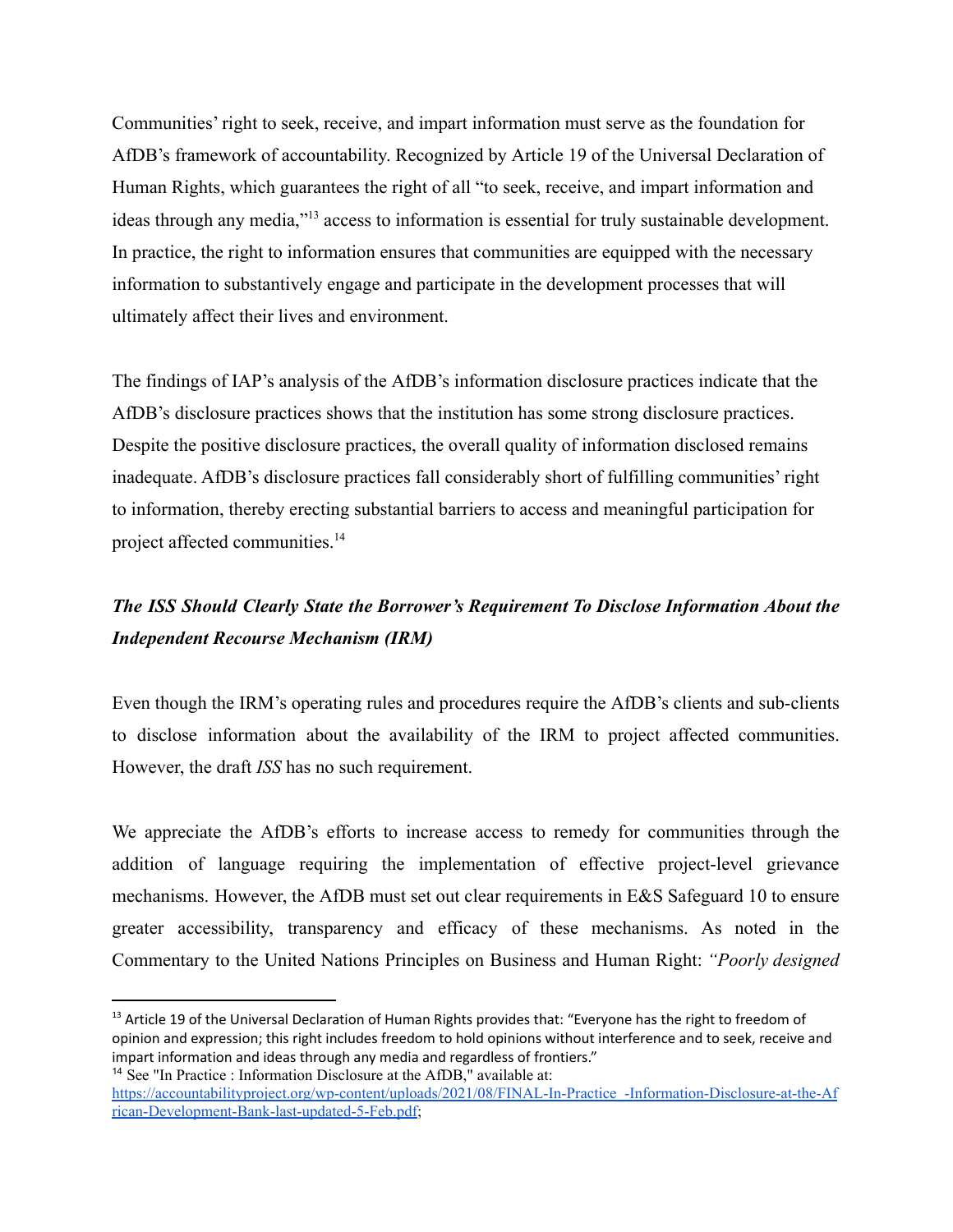*or implemented grievance mechanisms can risk compounding a sense of grievance amongst affected stakeholders by heightening their sense of disempowerment and disrespect by the process."* <sup>15</sup>

We recommend that the AfDB draws upon best practice in the design and implementation of project-level grievance mechanisms, including:

● Providing meaningful opportunities for affected communities and beneficiaries to inform the design of the project-level grievance mechanism as part of a robust participatory consultation process so as to ensure that the mechanism is culturally appropriate, sensitive and accessible to diverse members of the community, including to those who may face additional barriers to access. Barriers to access may include a lack of awareness of the mechanism, literacy, language, costs, physical location and fear of reprisals.

The Office of the Compliance Advisor/Ombudsman's advisory note, *A Guide to Designing and Implementing Grievance Mechanisms for Development Projects*, found that involving the community in the design of the grievance mechanism to identify key factors was one core marker of an effective, credible grievance mechanism. The community should be involved to identify key factors, such as the kind of disputes that could arise during the project cycle, the availability of local resources to resolve conflicts, and the methods in which people in the community actually want to raise concerns. According to that advisory note, an effective grievance mechanism should use and

<sup>&</sup>lt;sup>15</sup> The United Nations Guiding Principles on Business and Human Rights sets out "effectiveness criteria for non-judicial grievance mechanisms. The effectiveness criteria, summarized below, elaborate important principles that provide a solid foundation on which a transparent grievance mechanism can be built: 1) Legitimacy, which enables the trust of stakeholders and requires independence from political influence and internal conflicts of interest stemming from the fact that grievance mechanisms are often operated by the same actors who have allegedly committed the human rights/environmental abuses; 2) Accessibility in that the mechanism is known to all stakeholder groups and provides assistance to those who may face barriers to access; 3) Predictability, by way of clear and known procedures, indicative timeframes for each stage of the process and a means of monitoring implementation; 4) Equitability/fairness, by ensuring that aggrieved parties can engage in a process on fair and equitable terms; 5) Transparency by keeping parties to a grievance informed about its progress, and providing sufficient information about the mechanism's performance to build confidence in its effectiveness and meet any public interest at stake; 6) Rights-compatibility to ensure consistency with internationally recognized human rights standards; 7) A source of continuous learning, drawing upon relevant measures to identify lessons for improving the mechanism and preventing future grievances and harms; and 8) Based on engagement and dialogue with the potential users of the grievance mechanism.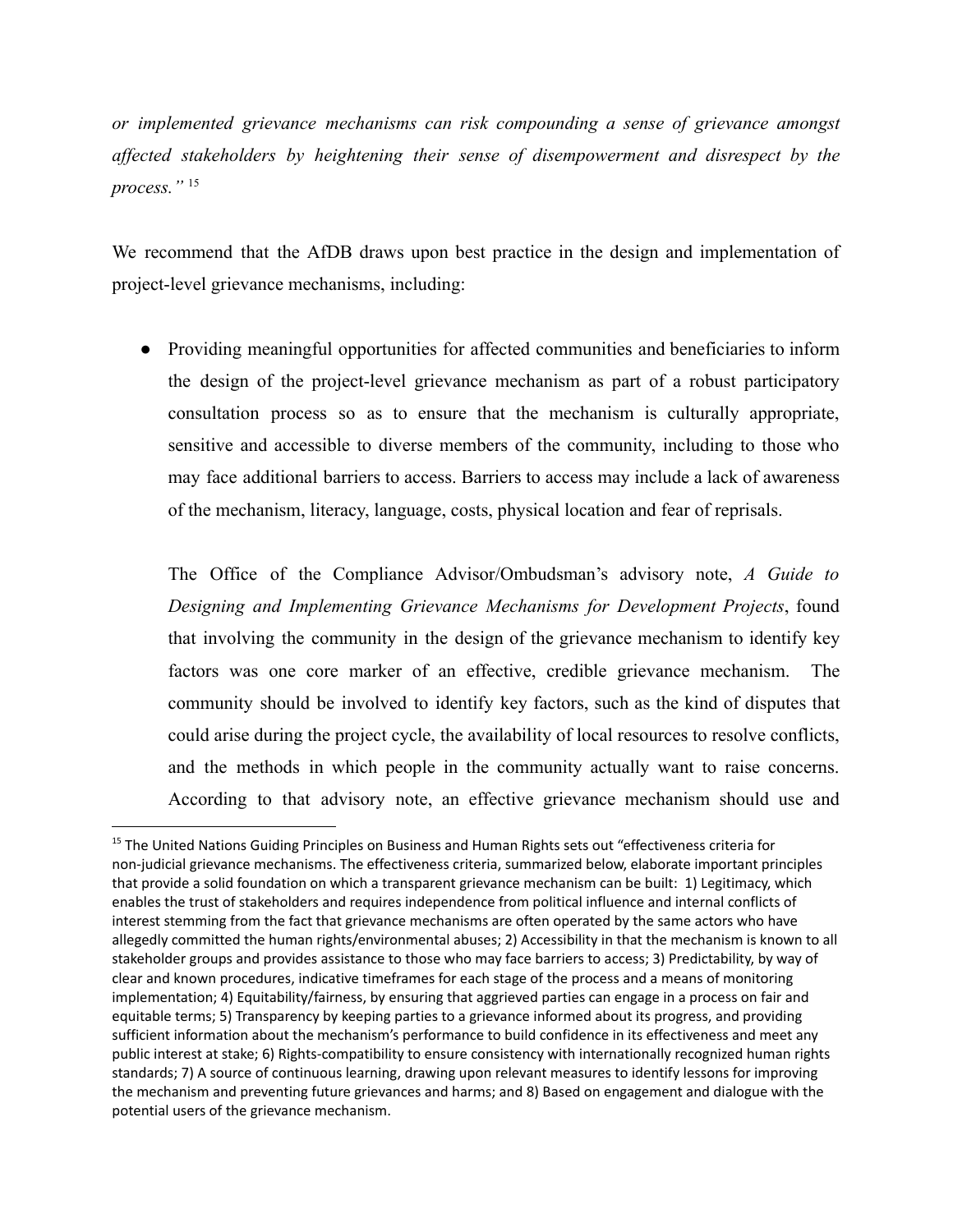publicize multiple points of entry, including face-to-face meetings, written complaints, telephone and e-mail, in order to decrease barriers to access. Further, to address the literacy or language barriers to access, the threshold for submitting a complaint to the mechanism should be low.

- Requiring the borrower to conduct outreach and provide informational materials and services in all primary languages spoken by project-affected people so as to ensure access to the mechanism. All documents generated by the mechanism in a particular case, including any contracts or agreements, should be translated into local language(s). Furthermore, grievance mechanism outreach activities and documents explaining the purpose of the mechanism, its functioning and the rights of project-affected people should also be in the local language(s). Wherever project-affected people are illiterate, the mechanisms should be required to conduct verbal outreach efforts and other activities in the local language(s).
- Requiring the borrower to inform project-affected communities of the existence of the IRM and its procedures. Information related to the existence and role of, and access to, the IRM, including brochures and other resources should be publicly available in the local language(s), including being distributed by the project grievance mechanism. This information should also specify that accessing the IRM does not preclude filing of a complaint to the grievance mechanism, or vice versa.
- Ensuring that mechanism users are allowed access to independent legal counsel or other advisors. Access to outside legal counsel or other advisors is fundamental to promoting a fair and equitable process for users of the mechanism. We recommend that the AfDB require that the grievance mechanism allow affected people to consult with counsel or advisors of their choosing, and to have counsel or advisors present, at any time during the grievance process. Borrowers should also be required to inform affected communities that they have a right to consult with outside parties, including legal counsel, before and at any time during the grievance process. The Commentary to Principle 29 of the United Nations Guiding Principles on Business and Human Rights states that